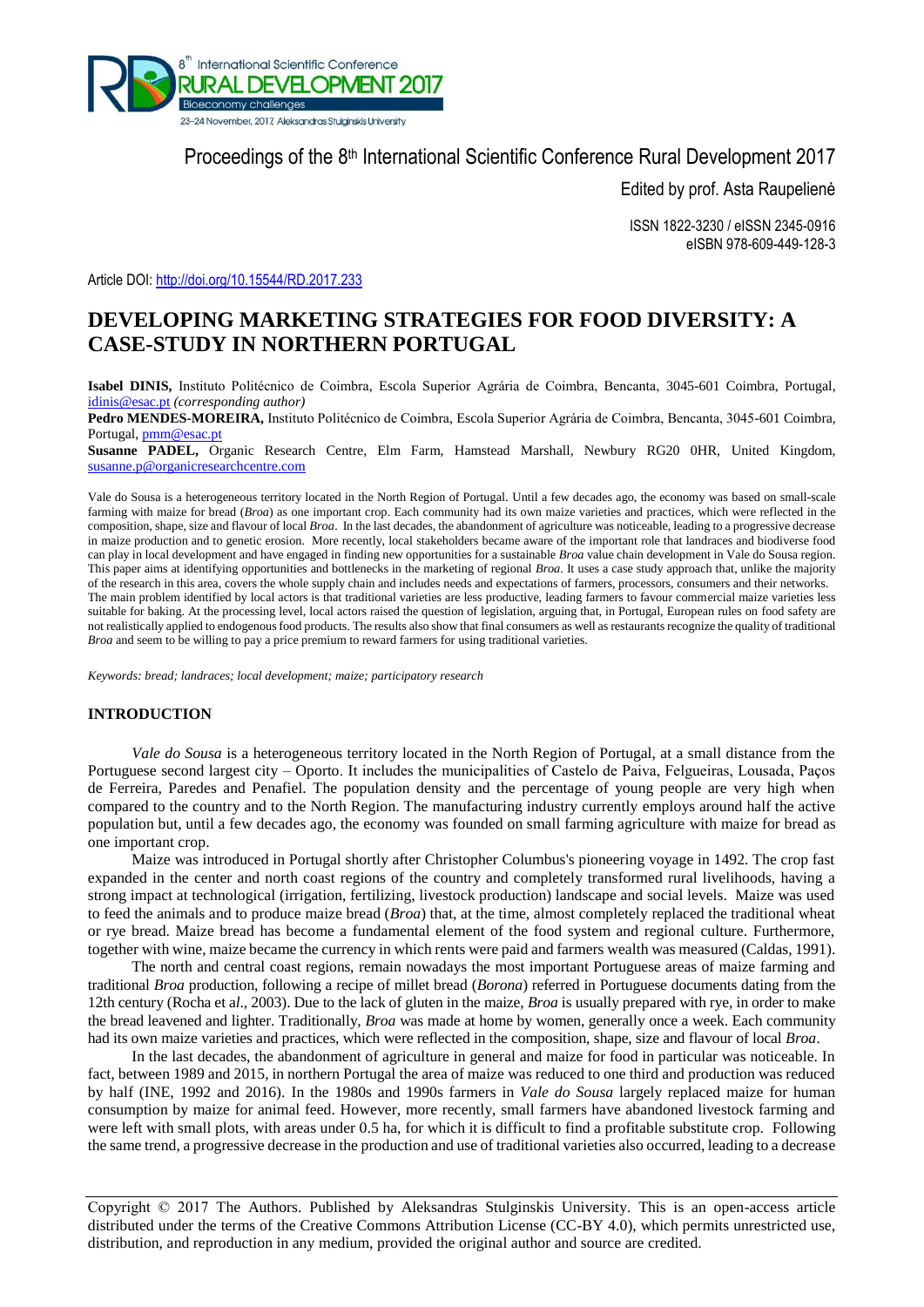in *Broa* quality caused by the use of varieties unsuited for baking. At the same time, the traditional knowledge related to the selection of varieties and the production of maize bread was neglected.

The scientific community awareness of genetic resources coevolution started in the 1980's*,* when it was understood the need for in situ/on farm conservation. Under this frame, a maize participatory plant breeding (PPB) program was developed at Vale do Sousa (VASO Project) based on the representativeness of the region in national maize production, farmers' motivation and germplasm availability (Mendes Moreira *et. al*, 2017). One of the indirect results of the project was the opportunity to interact with local initiatives, such as 'Vale do Sousa Best Ear Annual Contest' (selection for big ears) organized by the local Farmers' Cooperative Association (*Cooperativa Agrícola de Paredes*). The connection between local actors and initiatives, enhanced by VASO project, provided an excellent basis to expand the concern about traditional varieties conservation and local food products promotion. Nowadays some traces of the traditional practices remain but only in household production, for family consumption and direct selling.

Within this context, several local actors engaged on an application process for the registration of the Protected Designation of Origin (PDO) "Broa do Vale do Sousa". The application dossier was delivered to the national authority in 2008 but was never sent to the European Commission on the grounds that the production area should be extended. Currently, local stakeholders remain interested in developing a marketing plan that gives visibility to *Broa*, considering that it can be an important lever for local development. In addition to the dietary value, traditional *Broa* is a public good, resulting from empirical evolution over many generations, having the status of cultural heritage. It is not possible to speak about Vale do Sousa gastronomy and traditions without mentioning *Broa* (Rocha *et al*., 2003).

The main objective of the present research is to produce guidelines and recommendations, in order to enhance food diversity by finding new opportunities for sustainable *Broa* value chain development in *Vale do Sousa* region. In order to better achieve this goal, it is necessary to learn from past failed marketing and valorisation strategies, to identify conditioning organisational, socio-economic, institutional and political factors, and to understand stakeholders aims and strategies. Specific research questions are: "What are the main bottlenecks and barriers for the development of a marketing strategy?", "Who benefits from the added value of *Broa* (producers, retailers, consumers)?" and "How can policy/networks and the legal and institutional framework support *Broa* Value chain development and valorisation strategies?"

The research is part of the European Project  $DIVERSIFOOD<sup>1</sup>$  and follows the same conceptual framework, applying traditional marketing theory to agricultural and rural business. As stated by Goi (2009), one of the founders of the academic discipline of marketing (McCarthy, 1964) extended the issue of the single P (price) of microeconomic theory to the "marketing mix" framework, often referred to as the 4Ps (Product, Price, Place, and Promotion). Details on the debate around the Mix as marketing paradigm and predominant marketing management tool are widely illustrated in the literature, including Möller (2006) and Goi (2009). The main criticism is that the concept of 4Ps is a production-oriented definition of marketing, and not a customer-oriented (Popovic, 2006). By converting product into customer solution, Lauterborn (1990) further developed the 4P's approach in to the 4Cs (Consumer value and benefits, Cost, Convenience, Communication), making clear that marketing is not just an activity aimed at the promotion of any product, but a strategy that affects the whole supply chain. This idea is the theoretical starting point of the present study. However, empirical studies aiming at identify critical factors of successful / unsuccessful marketing strategies and to analyse in detail the whole process of value adding and communication from the seed breeder to the consumer are scarce. A few studies, such as Hamm (1991), Schmid *et al*. (2004) and Mehdi *et a*l. (2014) are some of the few exceptions.

## **RESEARCH METHODS**

This paper uses a case study approach, developed by researchers from the University of Pisa (UNIPI), the Organic Research Centre (ORC) and the Research Institute of Organic Agriculture (FiBL) (Rossi et al., 2016). The starting point of the authors framework is that successful market introduction and valorisation requires collaboration and communication between all the actors involved (breeders and multipliers, farmers, technicians, processors, retailers, intermediate users and final consumers, and, in some cases, other actors) as well as a range of enabling factors. Therefore, the present case study covers the whole supply chain and includes needs and expectations of farmers, processors, consumers, local policy makers and their networks. As a research method, case study methodology is well established in Social Sciences, especially in qualitative research, making it possible to compile a nuanced, holistic, and detailed analysis of a selected place, group, or process (Hardwick, 2009, Yin, 2014). The value of the case study approach is well recognised in several fields such as medicine, policy, business and marketing and rural development (e.g. Bond et al., 2001, Agyepong and Adjei, 2008, Forsman, 2008, Stauffacher et al., 2008, Crowe et al., 2011, Brindley and Oxborrow, 2014). The method has been widely used for the study of alternative food networks, for example in the context of marketing of organic food (Midmore et al., 2004).

Data collection was performed between July 2016 and February 2017 involving two focus-groups with consumers and 14 semi-structured interviews with local stakeholders. The first focus-group took place in *Vale do Sousa* with 10 local consumers and the other one in Coimbra, the biggest city in the Center region of the country, with 12 participants. The participants in the first focus-group and interviews were first suggested by experts from the Local Action Group (LAG) - *Ader-Sousa*. After being selected by the research team, they were personally contacted by *Ader-Sousa* to be informed

1

<sup>&</sup>lt;sup>1</sup> The Diversifood project has received funding from the European Union's H2020 programme under Grant Agreement 633571.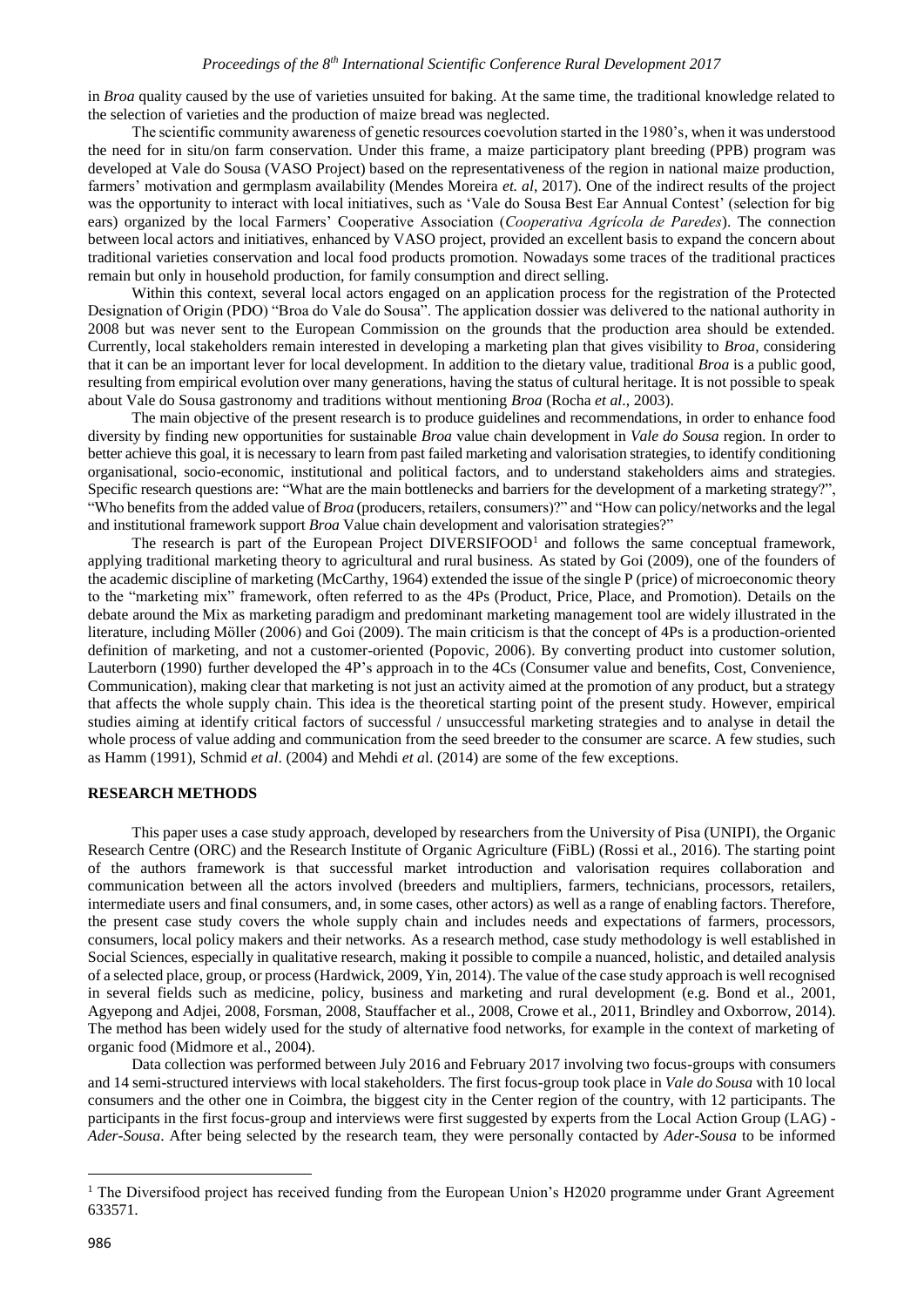about the research project and the objectives of the survey and to be asked about their willingness to participate. When they agreed to it, a date for the interview was scheduled. Both groups were carried out face-to-face by the same experienced interviewer. The participants in the Coimbra focus-group were selected among the consumers of an important local bakery after being suggested by the bakery owner.

Regarding the interviews, the idea was to listen to the opinions of different actors along the supply chain. Since, in Vale do Sousa, is not easy to separate handmade *Broa* producers, producing for household consumption and short supply chains, from food maize farmers, it was decided to interview 6 farmers/bakers. A mid-size miller and two local gastronomy specialized restaurants owners were also interviewed. Although the restaurants were their main business, both of them also had rural tourism facilities. Two cooperative leaders (*Cooperativa Agrícola de Lousada* and *Cooperativa Agrícola de Paredes*) were also interviewed as well as two experts from the two LAG – *Ader-Sousa* and *Dolmen*. Finally, a representative of local public actors also participated in the survey.

Both the interviews and focus groups were recorded, followed by transcription and content analysis. All the results presented in the next section of the paper refer only to the points of view conveyed by the interviewees and participants in the focus group. The authors' perspectives on any of the topics investigated are completely absent.

## **RESULTS**

## **Actors perception of the specific attributes of traditional** *Broa*

The traditional *Broa* from *Vale do Sousa* is a home baked bread, made by a typical method which requires the exclusive use of maize flour, rye (or wheat) flour, sourdough starter, water and salt. The maize flour used preferably comes from local ecotypes and old varieties. The bread's characteristics, highlighted by consumers and other participants in the case study, are its greyish color, its crunchy brown crust, its low porosity and its highly distinctive taste and aroma to maize. *Broa* is sweet, unsalted and slightly acidic, keeping in perfect conditions for a week under ambient conditions. Along with other food products, *Broa* is one of the components of the Mediterranean diet. Such a diet has been considered as a vector for the prevention of cardiovascular diseases. Furthermore, maize bread is a gluten-free product, suitable for people with celiac disease.

Besides legal food safety standards, there are no rules regarding traditional *Broa* production in *Vale do Sousa*. Maize is sometimes milled in water mills and, in other cases, in electric mills. Each baker uses his own recipe: usually maize flour is mixed with rye flour but wheat flour is also used. In any case, proportions are variable. Besides, the bread may be baked in wooden or electric ovens. Although the use of maize flour of traditional varieties is recognized by most participants as a quality constraint, a significant proportion of traditional *Broa* is currently produced with flour from hybrid maize. Frequently, the bread is kneaded by women in their home kitchens, not always respecting the standards imposed by the national food safety authority.

One issue that was raised by participants was the impact of the grain drying process on flour and *Broa* quality. Conventionally, maize ears are stored in traditional drying structures, called *espigueiros*, and later thrashed and milled. However, some participants argued that this technique contributes to an unpleasant taste of flour and *Broa*. In order to obtain good flour, ears must be trashed and grains dried before storage. The milling process also seems to be important for quality. The miller in our study has the opinion that there is a difference between watermill and electric mill flour, even if both use a millstone. Watermills have slower rotations and flour becomes thinner and softer.

### **Advantages and disadvantages of using traditional maize varieties**

The participants in the case study identified specific qualitaty attributes of traditional varieties in relation to bread. It is argued that traditional *Broa* have a better storage capacity. While common *Broa* using modern varieties is good only on the same day that is baked, traditional Broa keeps in good quality for a week. The flavour of the bread is also referred by most participants. According to them, traditional *Broa* has an obvious maize flavour and is sweeter than common *Broa*. At the same time, as some participants argued, regional varieties have the advantage of being well adapted to local environmental conditions, reducing farmers' dependence on external inputs. Besides, the ability of the seeds to be stored and used year on year, may have some impact on reducing costs of production.

However, traditional varieties also present some shortcomings when compared to modern varieties. At the farm level it is stressed out by farmers that traditional varieties are less productive. The reported differences vary from 35 to 70% less yield when compared to modern hybrids. This is the main reason pointed out by farmers to drop traditional varieties and to replace them with more productive ones less suitable for bread-making. Lower yield derives not only from the plant's genetic potential but also from crop management. For instance, traditional varieties need more space, hence lower plant density. They are thought to be more susceptible to stalk and root lodging due to wind or heavy rains. Less resistance to diseases, when compared to hybrids and genetically modified lines, is another disadvantage of traditional varieties often mentioned by farmers. At the processing level, it has been reported that the grains of traditional varieties are always harder, leading to lower mill durability. Furthermore, while common grain is delivered to the mill, traditional varieties must be collected at the farms, increasing the miller cost.

The main obstacles that consumers face when buying traditional *Broa* are related to convenience, since traditional *Broa* is not available in usual supermarkets or in most local bakeries and restaurants. It may be easy for local consumers to find traditional *Broa* because they are familiar with the local supply chain, the lack of labels and identification in the stores makes it difficult for visitors to buy the genuine product. Furthermore, many traditional bakers produce *Broa* only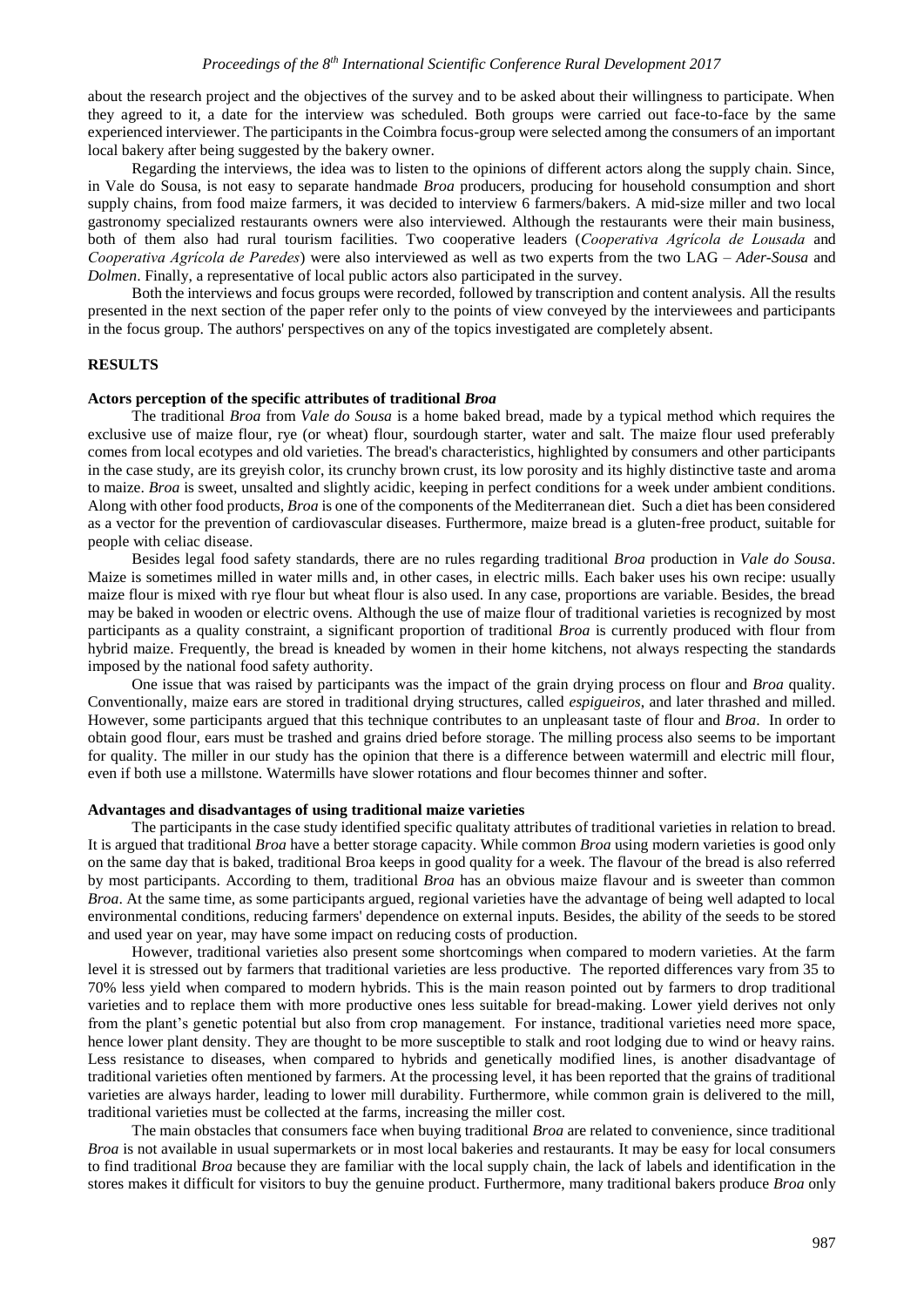a few days a week and sell door-to-door to regular customers on scheduled days. These days may not be suitable for some consumers and the system hinders the access to new customers that are not familiar with the procedures.

#### **Conservation and management of traditional maize varieties**

Contrary to what happens in many other countries, Portugal has an important legacy of traditional maize varieties specifically for human consumption. Some are still preserved on farm, others in national gene banks, but usually without a strategy for long-term use. According to participants, there are currently no farmers producing exclusively maize using traditional varieties in *Vale do Sousa*. The few that still grow them, do it in small plots with the main purpose of producing homemade bread for family consumption and to preserve the varieties inherited from their parents. In the past, different types of varieties were used, in different intercropping combinations that were adapted to particular soil and climatic conditions and met specific agronomic and production goals. The most common combination was maize with beans or maize with beans and pumpkins, but other crop mixtures were also used. Participants in the interviews and focus-groups were able to identify 4 traditional varieties: *Verdial de Cete*, *Verdial de Aperrela*, *Pigarro* and *Fandango*. Some farmers still refer to HP21 and HB3 as traditional varieties but, in fact they originated as hybrids that were kept by farmers for decades and managed as landraces, suitable for bread. *Verdial is* currently the most cultivated traditional variety, being grown mainly together with beans or potatoes.

Besides farmers, both local associations (LAG and cooperatives) and local public actors perceive the preservation of genetic heritage as one of their priorities. Nevertheless, their present involvement mainly relies on the organization of events designed to promote local products. For some time, The Municipality of Lousada also sponsored the farmers involved in the VASO project. As for the Cooperatives, they have left for some time to deliver seeds of traditional varieties to their members. Even *Cooperativa Agrícola de Paredes,* that was deeply involved in "Vale do Sousa Annual Best Ear Contest" is no longer involved in any genetic resource management activity.

The general perception is that the aging of farmers and the abandonment of agriculture will lead to the disappearance of these varieties unless something is done to prevent it. Participants largely agree that the main bottleneck lies at the farm level and suggest that a new assessment of farmers, varieties and production levels should be made. Only by encouraging farmers to produce traditional varieties it will be possible to avoid the loss of that important genetic and cultural heritage. *Broa* certification (Protected Designation of Origin (PDO), Protected Geographical Indication (PGI) or other) was pointed as crucial so that farmers can receive a fair price for their maize. It was also suggested that an incentive payment per hectare of traditional varieties could be given to farmers. At the same time, research institutions should strengthen the work with regional maize in order to obtain more productive and resistant plants. Farmers will try different varieties only if they have guaranties that they are productive and fairly paid. Several participants raised the question of seed availability and the need for seed collection at the farmer field level. One of the cooperatives leaders expressed his commitment to promote seed certification and marketing. In this respect it was also stressed that seed certification processes take years and that current legislation on conservation varieties is very restrictive of traditional varieties seed marketing.

Finally, it was emphasized that only with the awareness of all actors in the value chain, particularly farmers and *Broa* consumers, would it be possible to preserve the traditional maize varieties of Vale do Sousa, as well as traditional *Broa*. It was stressed the need to promote actions to raise local consciousness so that the entire local population perceives the value of such heritage.

#### **Interaction between actors in** *Broa* **supply chain**

In general, at present, there is little interaction between actors from different levels of the *Broa* supply chain and also between actors at the same level of the chain. Each actor tends to relate to others only when tangible needs arise, such as the purchase of raw materials or services. Relationships are sporadic, volatile, with no formal framing. This has not always been the case. In order to develop the application for the Protected Designation of Origin (PDO) "Broa do Vale do Sousa", *Ader-Sousa* established a number of contacts with farmers and bakers, cooperatives, mills and local associations that cooperate in the process. Strong relationships were also established between local actors and several research institutions, some of whom have resisted to this day.

It is recognized by all stakeholders that the revitalization of a local *Broa* supply chain should involve all those that can add some value to the process. The opinion of the LAG experts is that these processes can only achieve success when partnerships between local and national institutions, cooperatives, economic agents and city councils are enhanced. Regarding leadership, participants' opinions are divided mainly between *Ader-Sousa* and farmer cooperatives. Some participants also referred the city councils as potential leaders of the initiative.

Although a traditional *Broa* specific network does not exist, it is worth mentioning that all municipalities have a Social Development Plan (SDP) in which a project like *Traditional Broa* could be inserted. The SDP is a local policy instrument in which the municipality's strategic framework for intervention and social development is conceived and developed. It defines objectives and strategies capable of responding to the needs and problems previously identified in the social diagnosis. This plan is drawn up by several local partners and links them as a common change project. In a region, all the municipal plans are then articulated in a supramunicipal plan, allowing the establishment of combined strategies in order to respond to the common and priority problems of the territory. It is important to mention that the main actors (or their representatives) involved in the traditional *Broa* supply chain are members of a Supramunicipal Social Network. In this context, awareness activities and the construction of collective storage, processing and distribution structures could be actions to be included in a broad *Traditional Broa* project. These ideas were conveyed by the agricultural cooperatives leaders and, more insistently, by the representative of the local city councils (public actors).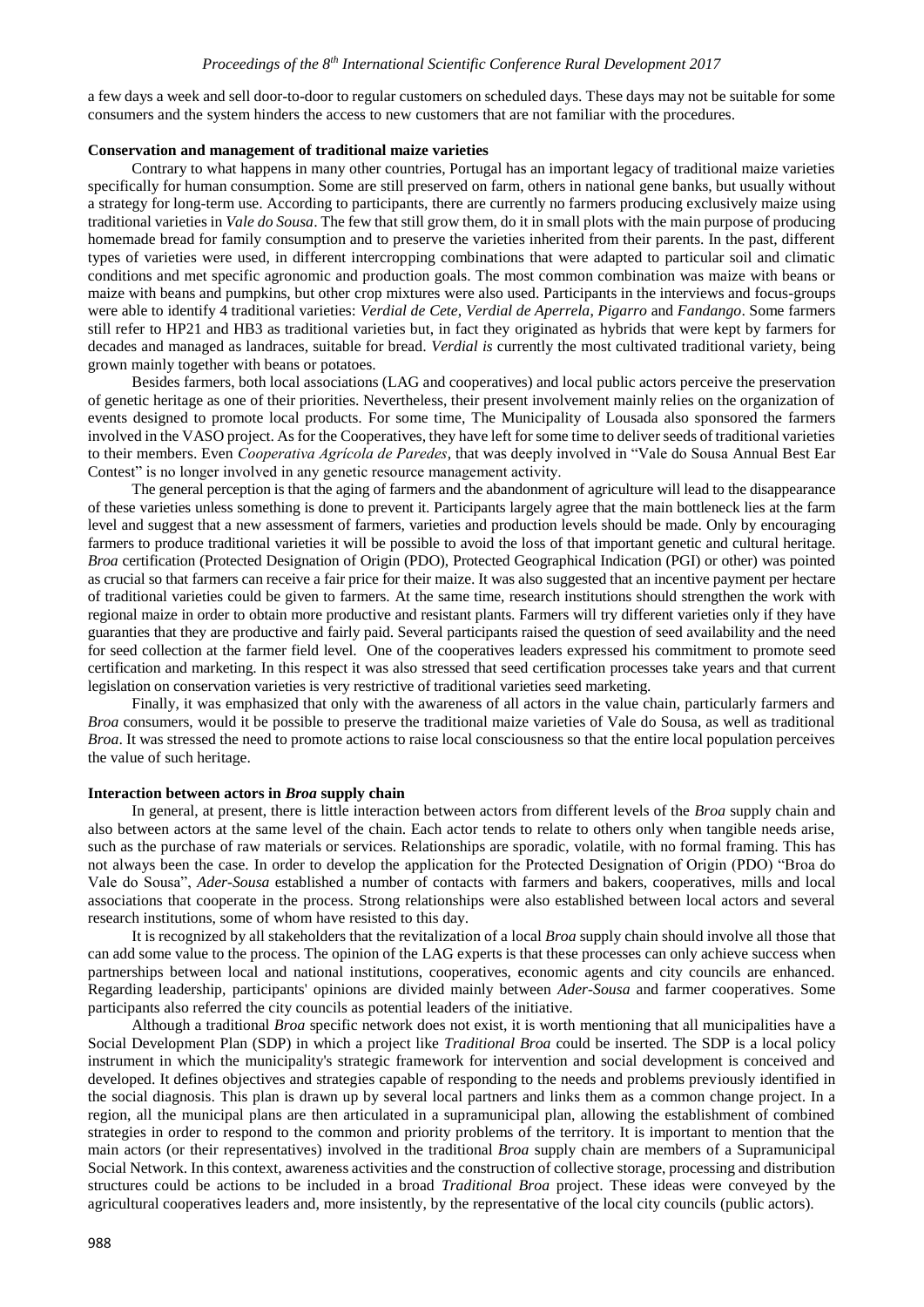## **Marketing and communication of the product**

Regarding the product, consumers in the focus-groups mentioned the main associations that come to their minds when they think about traditional Broa. These are tradition, culture, ancient knowledge, ancestral origin, natural product, maize flavour as well as good chorizo and good wine. A consumer commented that traditional varieties give her a certain confidence of being genuine, real, with no mixing and no change of flavours. Several participants in the Coimbra focus group also made reference to the product being free from genetically modified organisms (GMO) or organic.

Several remarks revealed that *Broa* is very present in participants' mind as a pleasant memory: "this bread reminds me of my childhood; we would sow the corn, dry it, send it to grind, and then my mother would bake the *Broa* at home; I still have these flavours very present in my mind"; "when I was a child I lived in OPorto and the memory I have from coming to my grandmother house is the chicken soup and the *Broa*, especially because my grandmother would make some delicious *Broa* crumbs with milk"; "I still remember my grandmother baking bread in a communal oven; two or three women joined together, each putting her bread in the oven and baking it together; each one had its distinguishing sign; then, they placed the *Broas* on trays, all leaning against one another, wrapped in a linen cloth; I thought that was wonderful; "my grandmother made a small *Broa* filled with what each of us (we were five brothers and sisters) liked the most (sardines, ham, chorizo)".

Most actors in *Vale do Sousa* agree that a *Broa* labelled as traditional should be produced with regional/ancient/traditional maize varieties, but there is not a strict consensus. Some farmer/bakers think that the important feature is the *Broa* artisanal method of production rather than the flour origin. Besides, they argue, the mandatory use of traditional varieties will greatly limit *Broa* supply, at least in the short term. One of them even expressed the view that "no label is required because the product speaks for itself".

Regarding the method of production, opinions also diverge. A more open view is that the recipe should be free as well as the percentage of varieties allowed in the flour blend. To overcome potential consumer misperception, a reference to the producer could be put in the package. It is argued that this is the way local *Broa* market currently works. People choose one baker or another, depending on the *Broa* features they are looking for in each particular circumstance. Others, however, highlight the problems that production diversity may cause to the establishment of a new PDO or PGI.

Regarding price, farmer/bakers state that they should receive 2. 00 €/Kg to be rewarded for producing *Broa* from traditional varieties, while the price of traditional Broa is around 1. 20  $\epsilon$ /Kg. The price is around 15% higher, but the production may be less than half then commercial varieties. That's why they choose commercial maize varieties with a processing performance similar to traditional varieties rather than the traditional varieties themselves.

Concerning consumers, most participants in the *Coimbra* focus-group expressed curiosity and willingness to pay more for *Broa* of traditional varieties than for the conventional bread they usually eat. The consumers in Vale do Sousa focus-group were more aware of *Broa* production constraints. They argued that regional maize cannot compete with hybrids and GMO's because the yield is less than half and, therefore, the price cannot be the same. If the price is not higher production is not sustainable. In their opinion, a product such as *Broa* from *Vale do Sousa* can and should be more expensive. They stated that they are willing to pay more for quality and tradition. If the difference in price is considerable but also in organoleptic properties, they would opt for the best *Broa*, as long as the price was not disproportionate. It is worthwhile noticing that owners of traditional food restaurants are not worried about the price, since bread does not represent a significant cost. Their main concern about *Broa* is the quality.

Regarding place, it is possible to find *Broa* in most bakeries in *Vale do Sousa* region, food shops and restaurants although traditional *Broa* is somehow rare. Usually, *Broa* is made at the end of the week and sold on the farm, directly to consumers or restaurants or to middlemen, who will then sell door-to-door to particular customers. Some baker/farmers also sell to local shops. At the weekend it is also possible to buy this kind of bread at *Cooperativa Agrícola de Lousada*. Less often, traditional *Broa* is produced in small bakeries, whose owners purchase maize from local farmers that they know or from millers who grind traditional varieties or maize with characteristics close to these varieties. Most of the *Broa* is delivered locally.

Most of the participants in the case-study have the opinion that traditional *Broa* is a specialty food and, therefore, a marketing plan is needed and selling places should be careful selected. The most referred desired channels, in order to avoid trivialization were: properly identified local restaurants and bakeries and gourmet food shops in large urban centers. They also expressed the opinion that cooperatives should play a role in the supply chain. At present a project is being developed by all the municipalities of the Portuguese North Region with the objective of promoting and selling the typical products of the Region using a business model that includes 55 shops. This project could play a major role in the development of the traditional *Broa* initiative, enabling a fairer distribution of value along the supply chain.

Participants pointed out that the price of traditional *Broa* also depends on the marketing strategy. It can be twice the price of industrial *Broa*, perhaps not in the day-to-day sale, but connected to catering, accompanying certain traditional dishes, and associated with local events (wine tastings, sausages and cheeses fairs). A successful marking strategy would require good consumer information and promotion. Nowadays, people are very concerned about health. Therefore, information should be given on raw material, method of production and health features such as "low in gluten".

Regarding promotion, there is some controversy on the type of label to implement as well as in its designation. The majority of respondents express a preference for PDO, probably because a PDO application has already been submitted. As pointed out by a GAL expert, in a PDO, besides the characterization of the production process, regional varieties have to be specified while for the PGI label it is enough to certify the production process. In the current context, since the seeds of the regional varieties of maize are not yet certified, it would be easier to create a PGI. However, that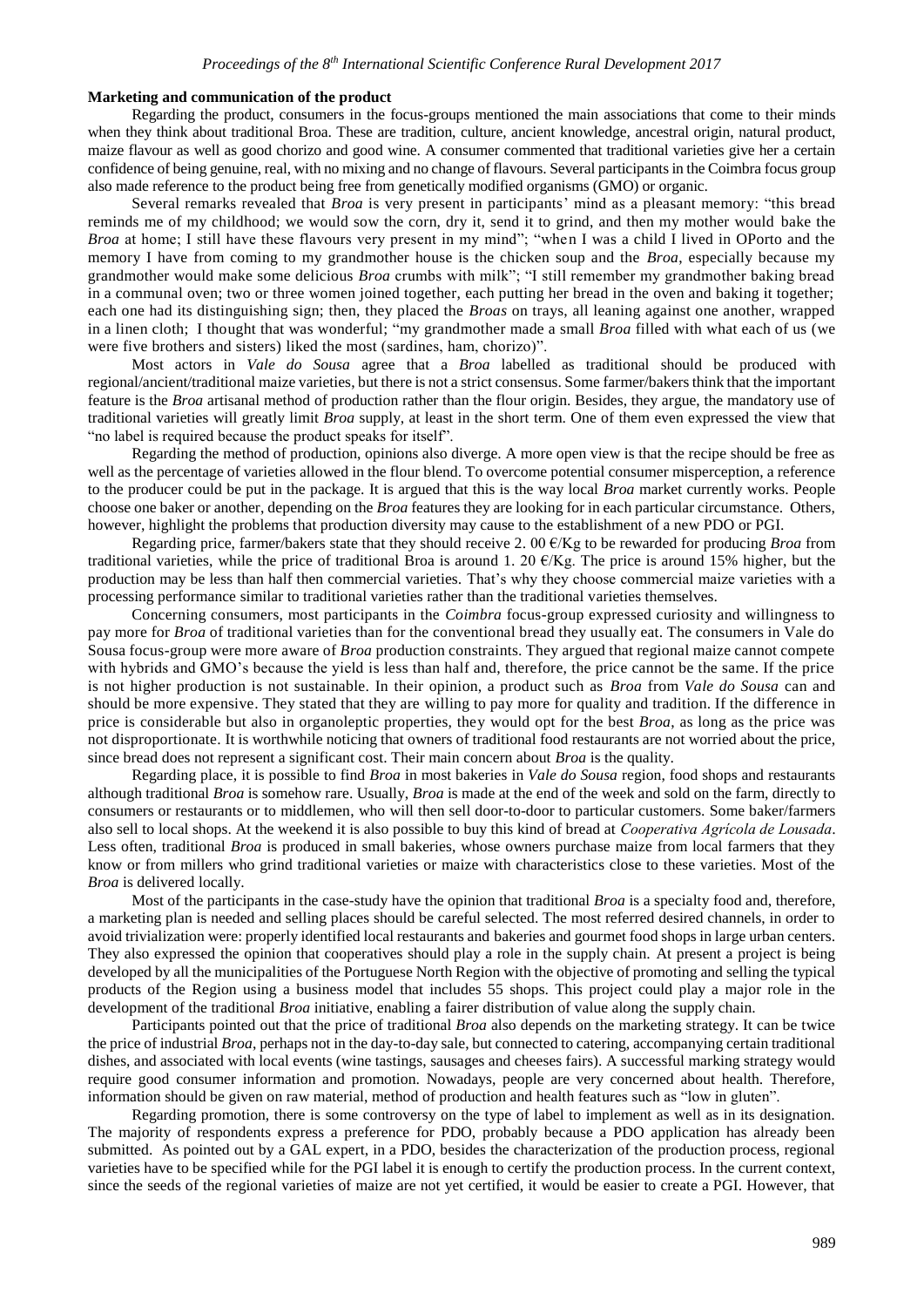option would mean losing years of studies and work already made in *Vale do Sousa* and give up on-farm conservation of traditional varieties.

Since the previous application of the PDO "Broa do Vale do Sousa" was not successful mainly because of the production area limits, it was asked to participants what should be the territorial boundaries and designation if a new label was to be created. The most common answer was that it should still "Vale do Sousa". However, when faced with the region's low supply capacity, several participants admitted the possibility of extending the production area to contiguous regions. They argued that the most important of all is to certify the traditional *Broa* using an attractive label linked to the territory and that the type of designation itself is a detail.

## **Partnership for a sustainable Broa value chain development**

The creation of a label was found relevant by all interviewees, with the exception of two, and all of them declared to be interested to participate in such a process. *Broa* is a distinct quality product and a way of promoting the territory. It is closely linked to local traditions and gastronomy. Most local restaurants present *Broa* to their customers, even if it is sometimes industrial. For local actors, a label for traditional *Broa* could support local development, similarly to what currently happens with wines and other certified products. Not only because the increases in production and the value in the whole *Broa* chain, but also because it may improve income in other sectors, namely gastronomy and tourism. The growing interest of some new farmers in endogenous products, as well as the increase in demand, are seen by local actors as opportunities for an initiative aiming at the establishment of a label for local traditional *Broa*.

The main threats to the success of such an initiative, as pointed out by several participants in this study, are the declining number of farmers and the extinction of maize traditional varieties. At the processing level bottlenecks also exist. In the traditional process some practices must be adjusted to comply with the national legal context. For example, people still bake at their home kitchens, typically using wooden utensils. Furthermore, the diversity in methods of production can also be a problem. While it is true that this diversity is in the *Broa* tradition, it may hamper the implementation of a label. The opinions of local actors on this issue are not unanimous. While some consider that diversity is intrinsic to the product and should be maintained, others believe that some standardization of the method of production should be pursued. The same happens with the production territory. Some have de opinion that *Broa* produced outside Vale do Sousa is not the same, because agro-ecological conditions and gastronomy and traditions differ, but others have a broader view stating that those differences are details that can be overcome.

Two major challenges were identified by participants: the mobilisation of farmers and bakers' for the production and use of traditional maize varieties and the label recognition by the market. In this respect, local development associations and farmer cooperatives may have an important role in communicating with the local actors, on the basis of the mutual knowledge and trust that has been built over years of joint collective action. It is however recognized that building a strong partnership involving farmers, bakers, restaurants and other stakeholders takes time.

It is also argued by most participants that legislation negatively affects traditional food products. The rules applied to traditional production facilities are the same as those applied to industrial production. There is no adaptation or flexibility in the interpretation of European directives, contrary to what happens in most other European countries. Participants referred to the feeling that the European Union assigns lots of funds to the endogenous products but this is not reflected in real policies. As participants highlight, in most Portuguese PDO regions artisans were unable to meet the costs of legalizing their small production units. Those who had the capacity to invest, industrialized their units and the others gave up production. Currently in most PDO regions only industrial or semi-industrial production remains. In general, participants think that the traditional method of production must be respected, since it identifies the product and justifies a protected name or qualification. If the method of production is changed, specificity and distinction of other similar products will be lost. It is not acceptable to be too rigid when it is acknowledged that standards not always fit reality.

### **CONCLUSIONS**

In the last decades, the abandonment of the production and use of maize for food, particularly using traditional varieties, lead to a decrease in *Broa* quality. Being aware of the economic, social and cultural importance of *Broa* in *Vale do Sousa*, several local actors are becoming more interested in developing a marketing strategy that gives visibility to *Broa* and also to traditional maize varieties. It is recognized that the use of such varieties is related to specific *Broa* quality, mainly at the organoleptic and storage capacity levels. Maize for food is a crop that most farmers are familiar with and could be valued when used in regional traditional *Broa* production. The traditional varieties, namely *Pigarro*, have excellent characteristics to be used in bakery, allowing to develop the *Broa* value chain.

However traditional varieties are less productive and more susceptible to bad weather and diseases and therefore farmers have lost interest in growing them, unless their families bake *Broa* for their own consumption. This problem is identified by local actors as one of the most significant threats to the success of an initiative aiming at the implementation of a traditional *Broa* label.

The main incentive identified by farmers to encourage them to produce traditional varieties is a higher price. This case study shows that final consumers as well as restaurants are in fact willing to pay a price premium to reward farmers for the lower yield associated with traditional varieties. At the processing level, local actors raised the question of legislation as one of the major threats for the process, arguing that, in Portugal, European rules on food safety are not realistically applied